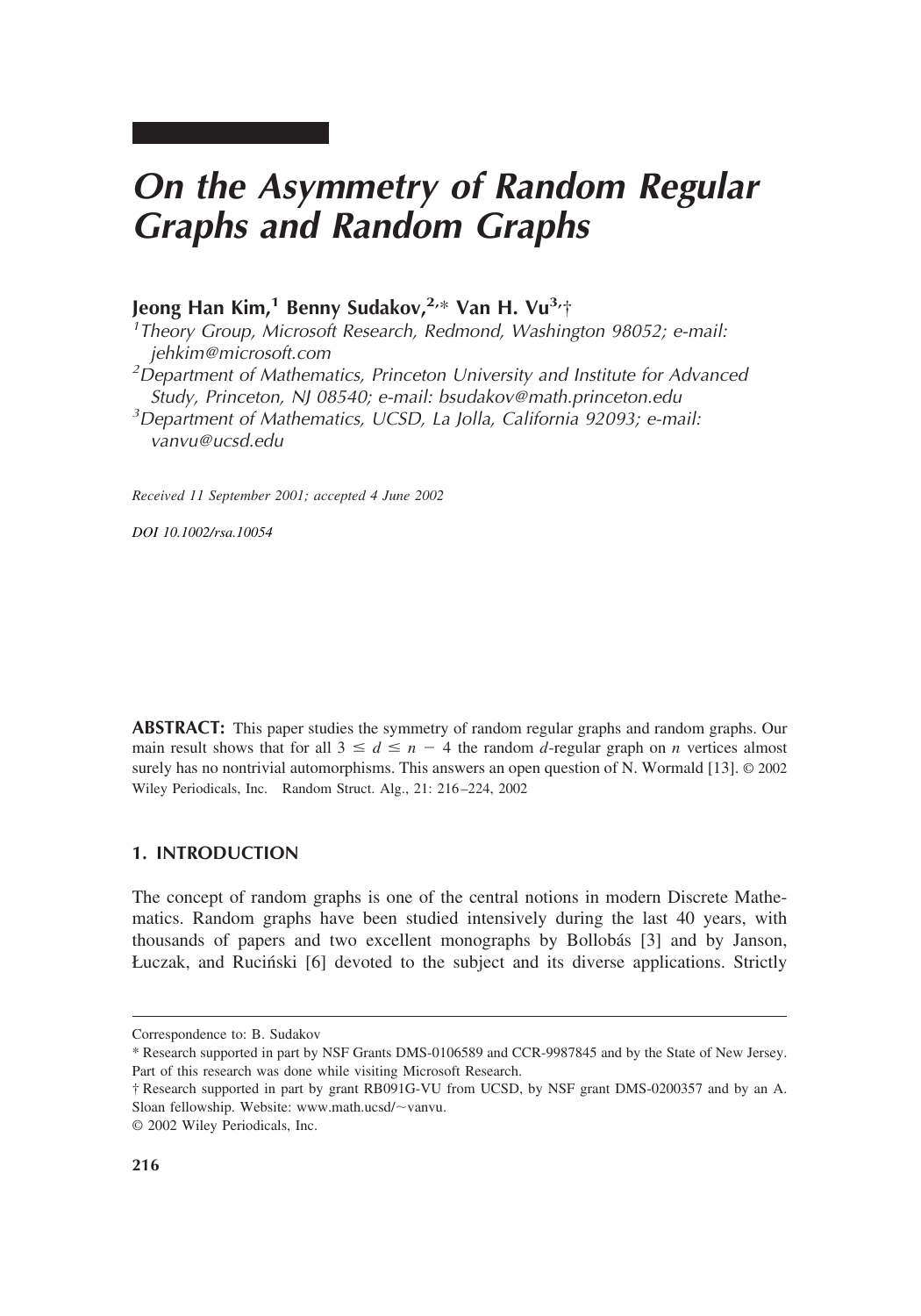speaking, the term "random graph" comprises several models of random graphs which are quite different in many aspects. Usually *asymptotic* properties of random graphs are studied under the condition that the number of vertices *n* tends to infinity. Putting different probabilities on *n*-vertex graphs results in different probability spaces. In this paper we are concerned with the two most commonly used models of random graphs: the Erdős-Rényi *G*(*n*, *p*) model and the regular random graph model.

The random graph  $G(n, p)$  denotes the probability space whose points are graphs on a fixed set of *n* vertices, where each pair of vertices forms an edge, randomly and independently, with probability *p*. The random *d*-regular graph  $G_{n,d}$  is obtained by sampling with the uniform distribution over the set of all possible simple *d*-regular graphs on *n* vertices. The vertices of graphs in these two models are labeled, and in this paper we assume that the vertex set is always  $V = \{1, 2, \ldots, n\} = [n]$ . In both models, we also say that a graph property  $\mathcal P$  holds *almost surely* (a.s.) if under the correspondent distribution the probability that  $P$  holds tends to 1 as *n* tends to infinity. In general, *p* and *d* can be functions of *n*, and we will use the notation  $G(n, p)$  (and  $G_{n,d}$ , respectively) to denote both the probability space and a random graph in it.

A permutation  $\pi$  :  $[n] \rightarrow [n]$  of the vertices of graph *G* belongs to the automorphism group  $Aut(G)$  if it satisfies that  $(\pi(i), \pi(j))$  is an edge of *G* if and only if  $(i, j)$  is an edge of *G*. It is clear that for any graph *G* the identity belongs to  $Aut(G)$ . We say that  $Aut(G)$ is trivial or equivalently *G* is *asymmetric* if  $Aut(G)$  does not contain any permutation other than the identity; otherwise we call *G symmetric.*

The automorphism group was one of the fundamental objects studied by Erdős and Rényi in a sequence of papers, which actually started the theory of random graphs. Erdős and Rényi [5] proved that for  $1 - \ln n/n \ge p \ge \ln n/n$ , almost surely  $G(n, p)$  is asymmetric. In fact, they proved a little bit more, that almost surely one should alter (delete and add) at least  $(2 + o(1))np(1 - p)$  edges of  $G(n, p)$  to obtain a symmetric graph.

The problem is somewhat more complex for the random regular model. In a sense, this is not totally unexpected as the definition of a random regular graph already guarantees a certain level of symmetry. It is an easy exercise to show that any regular graph with degree 0, 1, 2,  $n - 1$ ,  $n - 2$ , or  $n - 3$  has nontrivial automorphism, due to their simple structures. Almost 20 years ago, Bollobás  $[4]$  proved that, for every fixed  $d$ , the random *d*-regular graph  $G_{n,d}$  is almost surely asymmetric. McKay and Wormald [10] showed that this remains true for all  $d = o(n^{1/2})$ . The natural extension of these two results to larger values of *d* (i.e.,  $d \leq n - 4$ ) has been posed by Wormald as one of the open problems in the theory of random regular graphs in his exhaustive survey [13]. The main goal of this paper is to settle this problem and prove the following theorem.

**Theorem 1.1.** For all d such that  $\ln n \ll d \le n/2$  the random graph  $G_{n,d}$  is a.s. *asymmetric*.

It is easy to see that a graph has a nontrivial automorphism if and only if its complement does. Since, by definition, the complement of random *d*-regular graph on *n* vertices is random  $(n - 1 - d)$ -regular graph, then the above theorem together with the result of McKay and Wormald [10] implies:

**Corollary 1.2.** *For all*  $3 \leq d \leq n - 4$  *the random regular graph*  $G_{n,d}$  *is almost surely asymmetric*.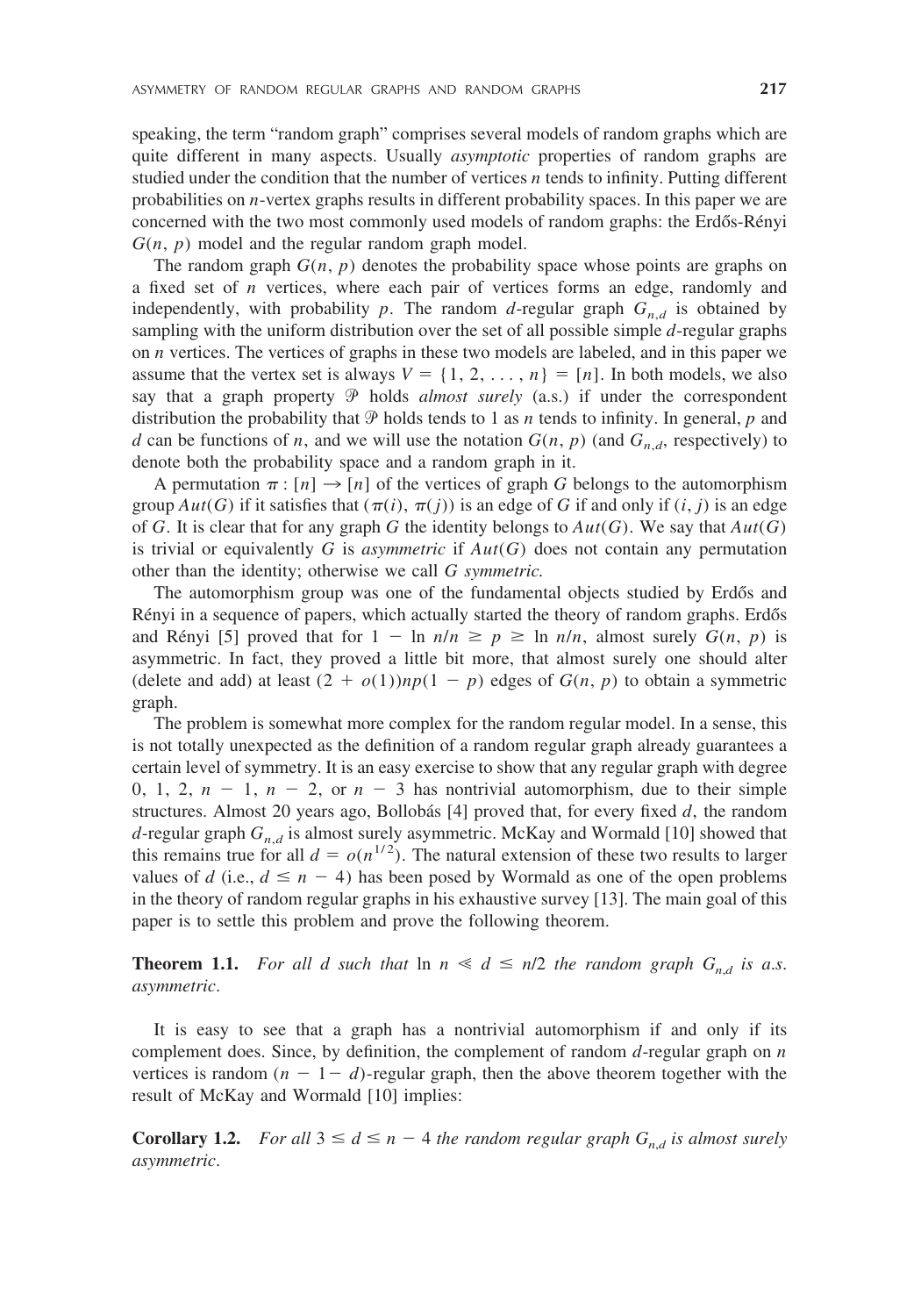To conclude this section, let us mention that we actually prove a somewhat stronger statement than Theorem 1.1. Our method, which is totally different from that of McKay and Wormald, also enables us to strengthen Erdős-Rényi's result about the asymmetry of *G*(*n*, *p*).

The rest of the paper is organized as follows. In Section 2, we present the strengthened version of Theorem 1.1 and the key ideas of its proof. The next two sections (Sections 3 and 4) serve as a preparation for the completion of this proof. In Section 3, we prove a stronger version of Erdős-Rényi's result on the model  $G(n, p)$  and in Section 4 we prove some facts about random regular graphs with high degrees. We complete our proof in Section 5. The last section of the paper is devoted to concluding remarks.

Throughout the paper, In denotes the natural logarithm. The neighborhood  $N(u)$  of a vertex *u* is the set of all vertices of *G* adjacent to it and  $d(u) = |N(u)|$  is the degree of *u*. The *codegree* of two vertices *u* and *v* is  $codeg(u, v) = |N(u) \cap N(v)|$ . We will frequently use the following asymptotic notation:  $A \ge B$  means  $B = o(A)$  when  $n \to \infty$ .

#### **2. A STRONGER RESULT AND MAIN IDEAS**

Our main idea is to measure the degree of the asymmetry of a graph. The following crucial definition provides the ground for this measurement.

**Definition 2.1** *Let*  $G = (V, E)$  *be a graph and let*  $\pi : V \rightarrow V$  *be a permutation of the*  $v$ ertices of  $G$ . For a vertex  $v \in V$  we define a defect of  $v$  with respect to  $\pi$  to be

$$
D_{\pi}(v) = |N(\pi(v)) \bigtriangleup \pi(N(v))|.
$$

*Similarly we define a defect of graph G with respect to this permutation to be*  $D_{\pi}(G)$  = max*<sup>v</sup> D*-(*v*). *Finally we define a defect of graph G to be*

$$
D(G) = \min_{\pi \neq \text{identity}} D_{\pi}(G).
$$

The defect of a graph, in a way, shows how far the graph is from being symmetric (i.e., having a nontrivial automorphism group). It is easy to see that graph *G* is symmetric if and only if its defect equals zero. The key observation here is that as the defect can take value from a large interval, and this provides a good chance to show that it is not zero. In fact, it turns out that the defect of a random graph (in both models) is concentrated around a trivial upper bound. The definition of defect is motivated by a result of Kim and Vu in a recent paper [7].

Next to the identity, the simplest permutation is the transposition of two vertices (say *u* and *v*). The defect of this permutation, with respect to a graph *G*, is always bounded by  $d(u) + d(v) - 2$  *codeg*(*u*, *v*). As it has been proved that for a *d*-regular random graph (with *d* satisfying the conditions of the theorem), the codegree  $codeg(u, v)$  is almost surely at most  $(1 + o(1))(d^2/n + d^{1-\delta})$ , for some small positive constant  $\delta$  (see, e.g., [8] or Lemma 4.1), we can conclude that almost surely

$$
D(G_{n,d}) \leq (2+o(1))d\left(1-\frac{d}{n}\right).
$$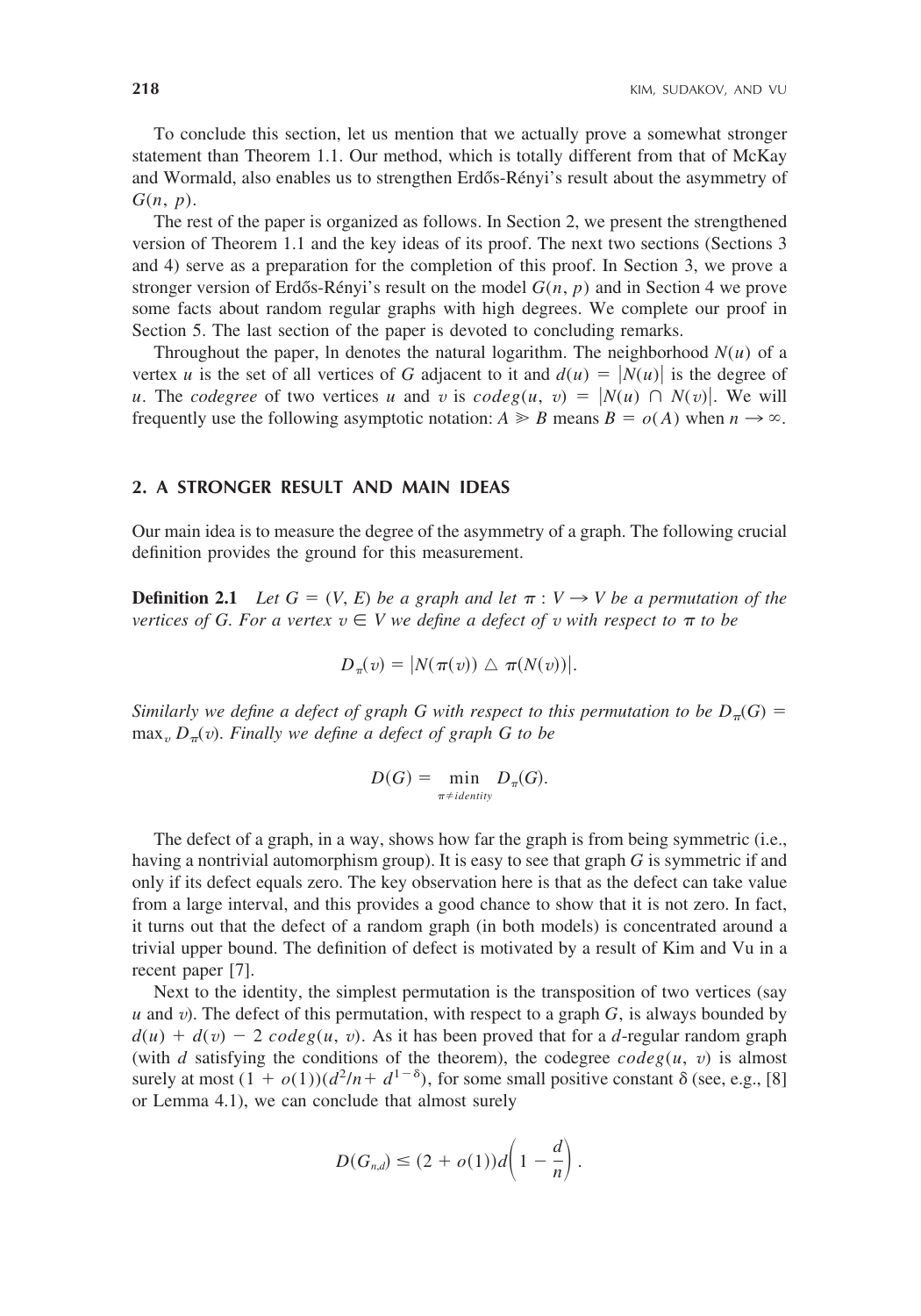We shall prove that this upper bound is actually the tight, i.e.,

**Theorem 2.2.** *For all d satisfying*  $\ln n \ll d$  *and*  $n - d \geq \ln n$ *, we have that almost surely* 

$$
D(G_{n,d})=(2+o(1))d\left(1-\frac{d}{n}\right).
$$

Theorem 2.2 obviously implies Theorem 1.1. In fact, it shows that in certain sense  $G_{n,d}$ is being as asymmetric as possible. In the rest of this section we give a brief sketch of our proof. The undefined quantities  $l$ ,  $T$ , and  $\lambda$  (see below) will be specified in Section 5.

Choose a small number  $l \ [l = o(n)]$ , and let  $S_1$  be the set of the permutations which fix all but at most *l* vertices; let  $S_2 = S_n \ S_1$ . For a graph *G*, let  $D_i(G) = \min_{\pi \in S_i} D_{\pi}(G)$ . Next, set a threshold  $T = (2 - o(1))d(1 - d/n)$ . To prove that  $P(D(G_{n,d}) > T) = 1$  $o(1)$ , it suffices to show that both  $P(D_1(G_{n,d}) \leq T)$  and  $P(D_2(G_{n,d}) \leq T)$  are  $o(1)$ . Due to the simple structure of the permutations in  $S_1$ , the bound on  $P(D_1(G_{n,d}) \leq T)$  follows from the definition of defect and some properties of random regular graphs, which can be verified using elementary arguments. To obtain the bound on  $P(D_2(G_{n,d}) \leq T)$ , we need to take a detour via the other random model  $G(n, p)$ . We first show that for  $p = d/n$ , with overwhelming probability (say at least  $1 - \lambda$ , with  $\lambda$  being very small), the Erdős-Rényi random graph  $G(n, p)$  has defect  $(2 - o(1))np(1 - p) = (2 - o(1))d(1 - d/n)$  with respect to  $S_2$ . To complete the proof, we next verify that the probability that  $G(n, p)$  is  $d$ -regular is much higher than  $\lambda$ . The first step relies on a sharp concentration inequality obtained by Alon, Kim, and Spencer [1]. The latter follows directly from an estimate of Shamir and Upfal [12].

# **3. ERDO˝ S-RE´NYI REVISITED**

In this section, we prove the following strengthening of Erdős-Rényi's result. Part of the proof will give us a crucial estimate needed for the definition of the parameter  $\lambda$ , discussed in the previous paragraph.

**Theorem 3.1.** For all p satisfying  $\ln n/n \leq p$  and  $1 - p \geq \ln n/n$ , we have that almost *surely*

$$
D(G(n, p)) = (2 - o(1))np(1 - p).
$$

In particular, this theorem implies that a.s. in order to obtain from  $G(n, p)$  a symmetric graph, one needs to delete and add at least  $(2 - o(1))np(1 - p)$  edges incident to the same vertex. The main tool we use in the proof is the following large deviation inequality [1] (see also [2], Chapter 7).

Let *X* be a random variable on a probability space generated by a finite set of mutually independent 0/1 choices, indexed by  $i \in I$ . Let  $p_i$  be the probability that choice *i* is 1, and let *c* be such that changing any choice *i* (keeping all other choices of the same) can change *X* by at most *c*. Set  $\sigma^2 = c^2 \sum_i p_i (1 - p_i)$ .

**Proposition 3.2.** *For all positive t* <  $2\sigma/c$ ,  $\mathbf{P}[[X - E[X]] > t\sigma] \leq 2e^{-t^2/4}$ .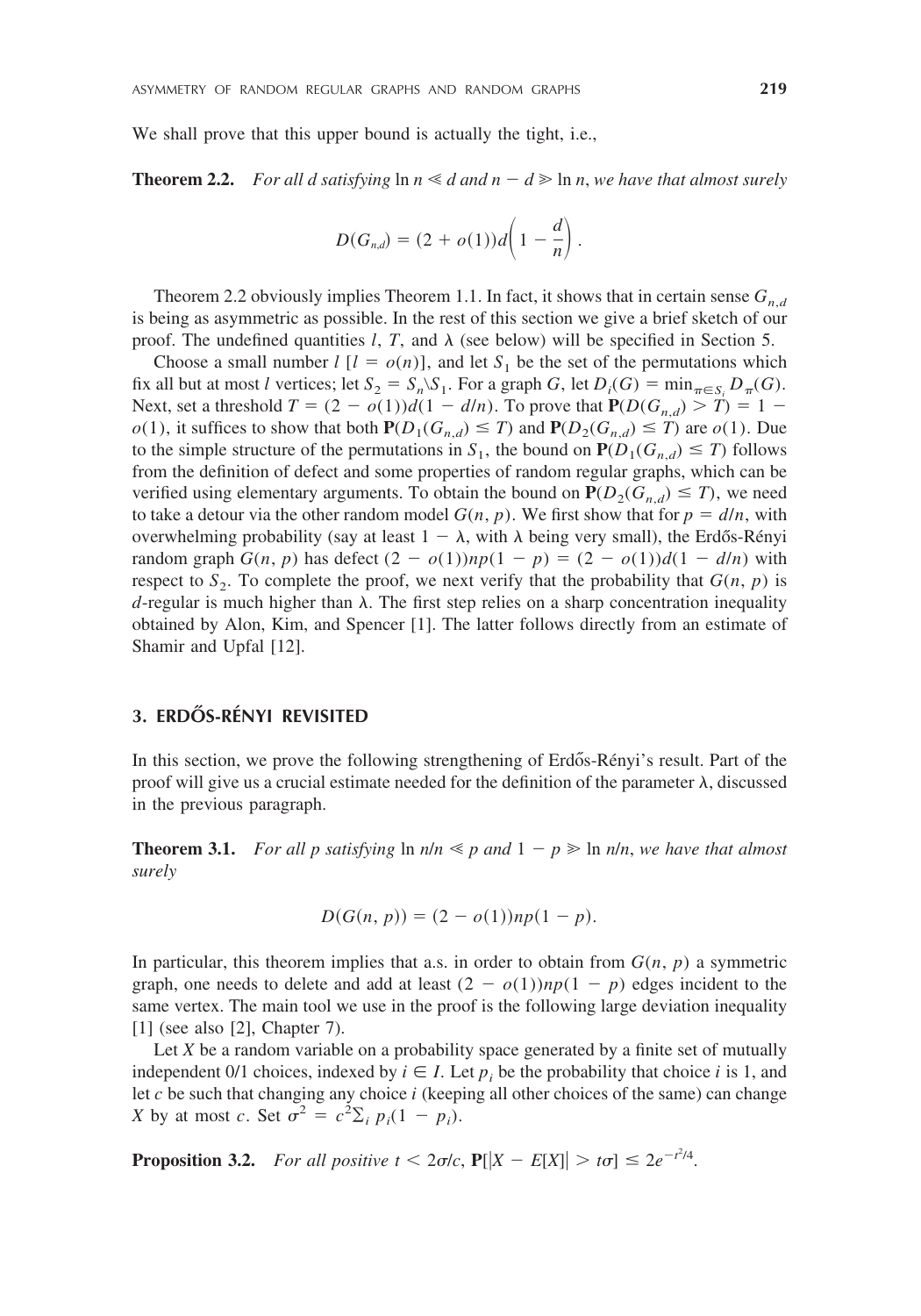*Proof of Theorem 3.1.* The upper bound on the defect follows easily by considering the transposition of two vertices (see the paragraph proceeding Theorem 2.2). It is well known and easy to prove that if  $p = o(1)$  and  $np \rightarrow \infty$ , then almost surely the codegree of any two vertices is  $o(np)$  and, if p is a constant, then a.s. the codegree is  $(1 + o(1))np^2$ .

To prove the lower bound, set  $\epsilon = \epsilon(n, p)$  such that  $\epsilon = o(1)$  and  $\epsilon^2 np(1 - p)$ ln *n*. This is possible for all *p*'s satisfying the conditions of the theorem. Fix an arbitrary  $1 \leq k \leq n$ , and let  $\pi$  be a permutation of vertices of  $G(n, p)$  which fixes all but  $k > 0$ vertices. Denote the set of vertices  $\{u \mid \pi(u) \neq u\}$  by *U* and by *X* the random variable  $\sum_{u \in U} D_{\pi}(u)$ . By definition,  $D_{\pi}(u) = |N(\pi(u)) \triangle \pi(N(u))|$  is a binomially distributed random variable with expectation either  $2(n - 2)p(1 - p)$  or  $2(n - 1)p(1 - p)$ , depending on whether  $\pi(\pi(u)) = u$  or not. Therefore,

$$
E(X) = \sum_{u \in U} E(D_{\pi}(u)) = (2 + o(1))knp(1 - p).
$$

On the other hand, note that the value of *X* depends only on the edges of the graph adjacent to the vertices in *U*. Moreover, adding or deleting any such edge [say  $(u, v)$ ] can only change the values of at most four terms  $D_{\pi}(u)$ ,  $D_{\pi}(v)$ ,  $D_{\pi}(\pi^{-1}(u))$ ,  $D_{\pi}(\pi^{-1}(v))$ in the sum, each by at most 1. Hence *X* satisfies the assertion of Proposition 3.2 with parameters  $c = 4$  and  $\sigma^2 = 16(kn - {k \choose 2})p(1-p) = \Theta(knp(1-p))$ . Therefore, Proposition 3.2 yields that for some positive constant  $\alpha$ 

$$
\mathbf{P}[|X - E[X]| > 2\epsilon knp(1-p)] \le e^{-\alpha\epsilon^2 knp(1-p)}.\tag{1}
$$

Thus, with probability at least  $1 - e^{-\alpha \epsilon^2 knp(1-p)}$ , there is a vertex in *U* with defect at least

$$
\frac{1}{k}(E[X] - 2\epsilon knp(1-p)) = (2 - \epsilon)np(1-p) = (2 - o(1))np(1-p).
$$

Thus, we have that for some positive constant  $\alpha$ 

$$
\mathbf{P}(D_{\pi}(G(n, p)) \le (2 - \epsilon)np(1 - p)) \le e^{-\alpha \epsilon^2 knp(1 - p)} = P_k.
$$
\n(2)

Finally note that the number of permutations which fixes  $n - k$  vertices is at most  $\binom{n}{k}k!$ . Therefore, the probability that there exists as permutation such that the defect of  $G(n, p)$  with respect to it is less than  $(2 - \epsilon)np(1 - p)$  is at most

$$
\sum_{k=1}^{n} {n \choose k} k! P_k \le \sum_{k=1}^{n} n^k e^{-\alpha \epsilon^2 k n p (1-p)} = \sum_{k=1}^{n} (e^{-\alpha \epsilon^2 n p (1-p) - \ln n})^k.
$$
 (3)

Since  $\epsilon^2 np(1 - p) \ge \ln n$ , the last sum is  $o(1)$ , completing the proof.

# **4. FACTS ABOUT RANDOM REGULAR GRAPHS**

In this section we prove the following lemma, which summarizes some useful properties of random *d*-regular graph  $G_{n,d}$ .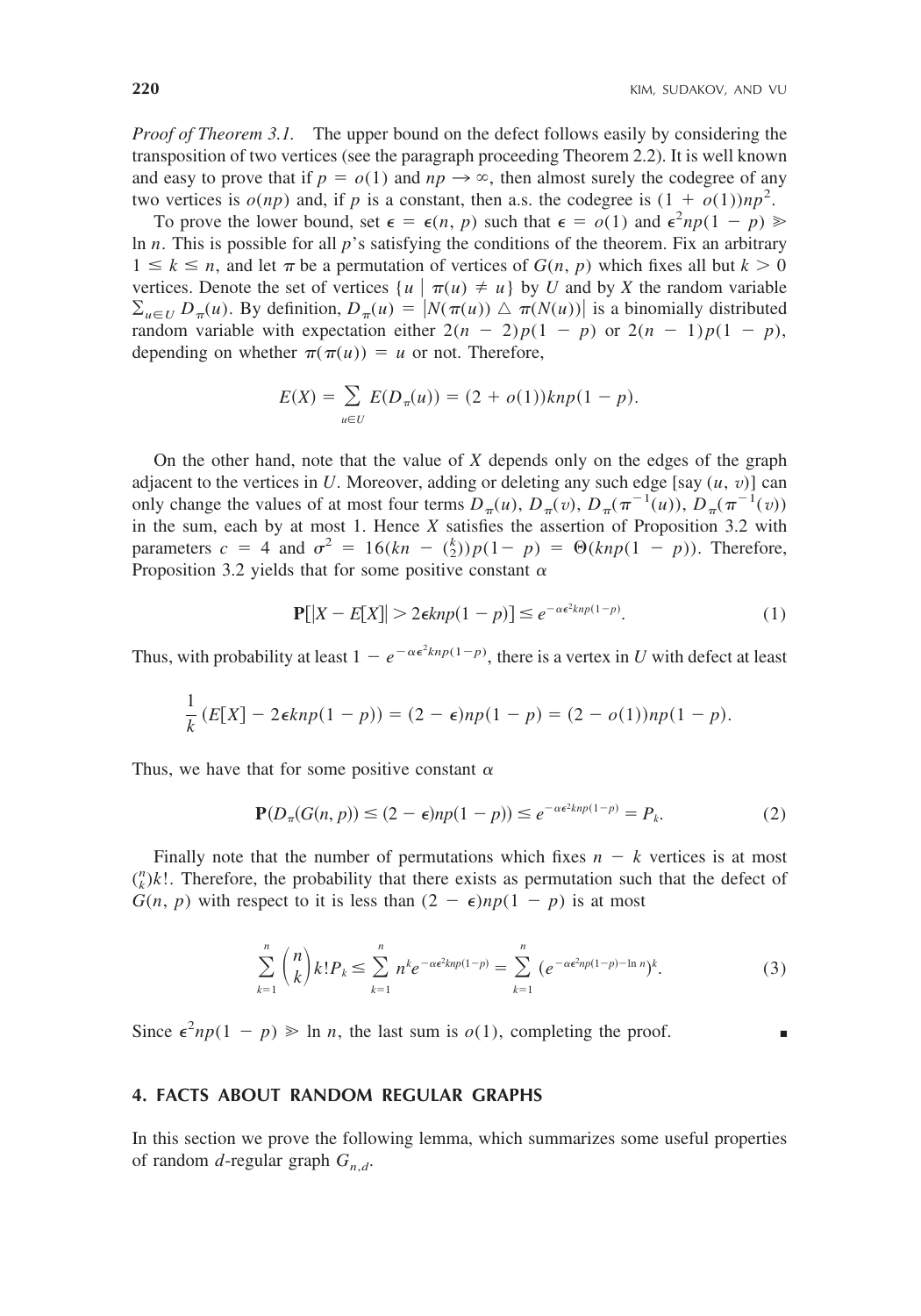# **Lemma 4.1.**

- **(i)** *Suppose that*  $\sqrt{n} \ln n \leq d \leq n \frac{n}{\log n}$ , *then almost surely codeg*(*u, v*) =  $(1 + o(1))d^2/n$  for every pair  $u \neq v$  in  $G_{n,d}$ .
- **(ii)** *There exist a constant*  $\epsilon > 0$  *such that if*  $\ln n \leq d \leq \sqrt{n} \ln n$  *we have that almost surely for all u and v in* [n],  $codeg(u, v) < d^{1-\epsilon}$ .
- **(iii)** *Suppose that*  $\ln n \leq d \leq n^{3/4}$ , *then almost surely every subset of vertices of*  $G_{n,d}$  *of size*  $a \le nd^{-1/3}$  *spans at most da*/ln *d edges.*
- **(iv)** For any fixed  $\delta > 0$  and n sufficiently large, the probability that the random *graph G(n, d/n) is d-regular is at least*  $e^{-nd^{1/2}}$ .

*Proof.* Claims (i) and (ii) were proved by Krivelevich, Sudakov, Vu, and Wormald [8], and we refer interested reader to their paper. Claim (iv) can be proved directly for  $d =$  $o(n^{1/2})$ , using the well-known estimates on the number of *d*-regular graphs on *n* vertices. This gives even better lower bound  $e^{-O(n \ln d)}$ , on the probability that a random graph  $G(n, d/n)$  is *d*-regular. For other values of *d* claim (iv) is a corollary of the result of Shamir and Upfal [12] (see [8] for more details). Therefore, it remains to establish validity of claim (iii). To do so we use the so-called switching technique introduced by McKay and Wormald [11] (see also [8]).

Fix a set  $A \subseteq V$  of *a* vertices. Let  $\mathcal{C}_k$  denote the set of all *d*-regular graph where exactly *k* edges of the random *d*-regular graph have both ends in *A*. For a graph  $G \in \mathcal{C}_k$  with  $k >$ 0, choose an edge *uv* with both *u*,  $v \in A$  and choose two other edges *u'v'* and *u"v"* of *G* such that  $v'$  and  $u''$  are not adjacent and none of the vertices  $u'$ ,  $v'$ ,  $u''$ ,  $v''$  is in *A* or is a neighbor of *u* or *v*. Delete these three edges and add the edges *vu*, *v'u'* and  $v''u$ . This procedure is called a forward switching if it produces a graph  $H \in \mathcal{C}_{k-1}$ . The reverse switching is applied to such an *H* by choosing two edges  $uv''$  and  $vu'$  in *H*, where  $u, v$  $\in$  *A*, and an edge *v'u"*, and deleting these three edges and adding edges *uv*, *u'v'* and  $u''v''$  (provided that a member of  $\mathcal{C}_k$  results). Note that for counting purposes we think about the edges as being oriented, i.e., edge  $uv$  is different for edge  $vu$ . Since  $d = o(n)$ , the number of ways of applying a forward switching is at least

$$
kn^2d^2(1 + O(a/n) + O(d/n)) = (1 + o(1))kn^2d^2.
$$

For a reverse switching, it is at most

$$
\left(\binom{a}{2} - (k-1)\right)nd^3\left(1 + O\left(\frac{d}{n}\right)\right) \leq (1 + o(1))\binom{a}{2}nd^3.
$$

It follows that

$$
\frac{|\mathcal{C}_k|}{|\mathcal{C}_{k-1}|} \le (1+o(1)) \frac{\binom{a}{2}d}{kn} < \frac{2\binom{a}{2}d}{kn}.
$$

Now fix  $k_0 = \lfloor \frac{a}{2} d/n \rfloor$  and assume  $k \ge \lfloor ad/\ln d \rfloor$ . Then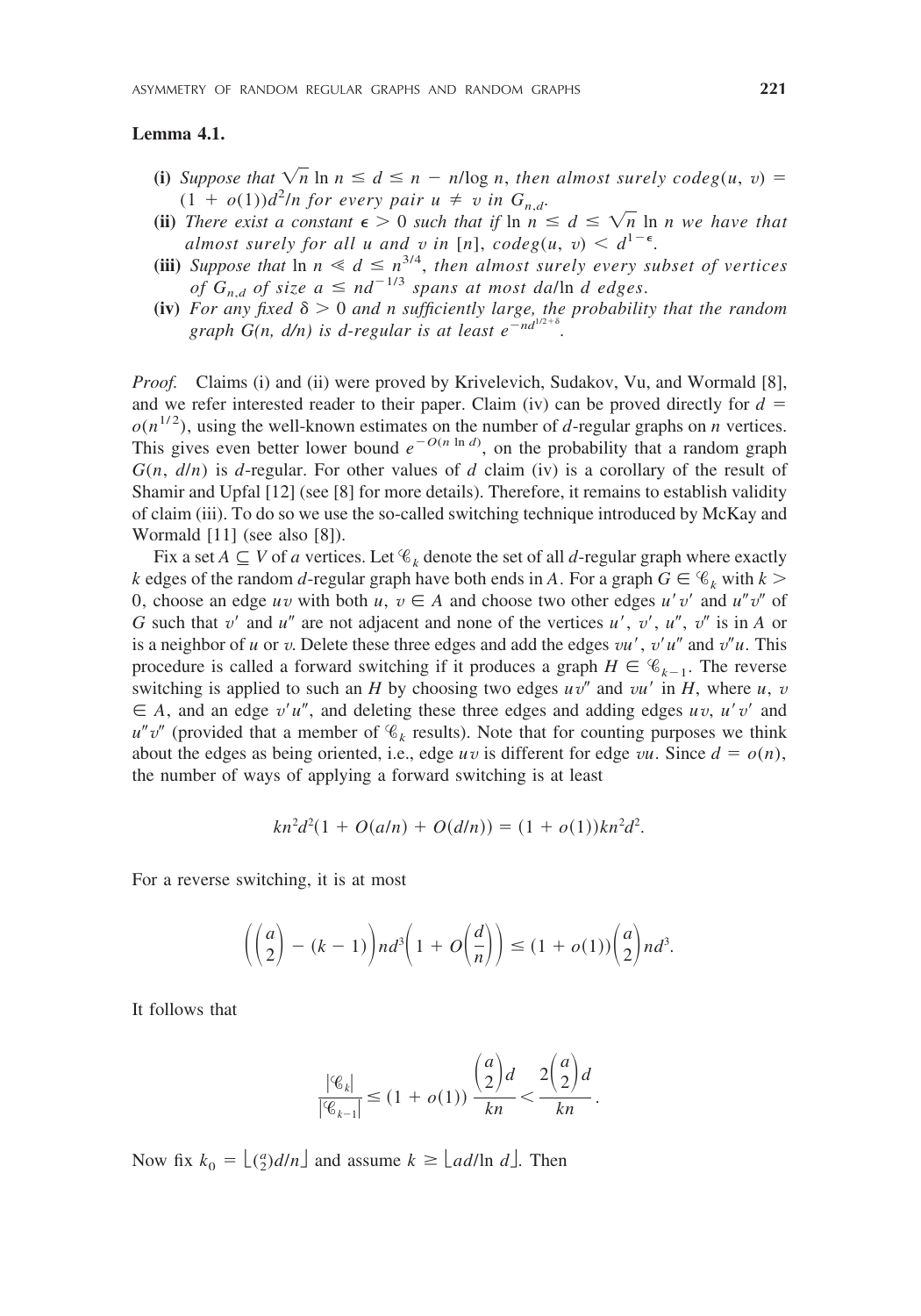$$
\frac{|\mathscr{C}_{k+1}|}{|\mathscr{C}_{k_0}|} = \prod_{i=k_0}^k \frac{|\mathscr{C}_{i+1}|}{|\mathscr{C}_i|} \le \left(\frac{2(\frac{a}{2})d}{n}\right)^{k-k_0} \frac{k_0!}{k!} \le \left(\frac{2(\frac{a}{2})d}{n} \cdot \frac{e}{k}\right)^k \le \left(e\frac{a\ln d}{n}\right)^{ad/\ln d}.
$$

Summing over all  $a \leq nd^{-1/3}$  and  $k > ad/\ln d$  and using the fact that  $d \geq \ln n$ , we conclude that the probability there is at least one set of vertices of  $G_{n,d}$  of cardinality *a*, which spans more than *ad*/ln *d* edges is at most

$$
\sum_{a,k} \binom{n}{a} \left( e^{\frac{a \ln d}{n}} \right)^{ad/\ln d} \leq \sum_{a,k} n^a (d^{-1/4})^{ad/\ln d} \leq e^{a \ln n} e^{-\Omega(ad)} = e^{-(1+o(1))\Omega(ad)} = o(1).
$$

This completes the proof of the lemma.

# **5. PROOF OF THEOREM 2.2**

Having finished all the necessary preparations, we are now ready to complete the proof of Theorem 2.2, following the sketch given in Section 2.

Note that, by definition, the defects of a graph and its complement are equal. Since the complement of random *d*-regular graph on *n* vertices is a random  $(n - 1 - d)$ -regular graph, we can assume that  $d \le n/2$ . The upper bound on the defect in Theorem 2.2 is already discussed in Section 2 so we shall prove the lower bound only. The proof splits into two cases:  $n^{3/4} \le d \le n/2$  and  $d < n^{3/4}$ . The parameters *l*, *T*,  $\epsilon$  will be defined accordingly.

First we consider the case when  $n^{3/4} \le d \le n/2$ . Set  $l = d^{1-\delta} = o(d)$  for some small positive  $\delta$  ( $\delta$  = 1/100 is sufficient). Consider a permutation  $\pi$  in  $S_1$  which fixes all but at most *l* vertices. It is easy to see that the defect of any vertex *u* such that  $\pi(u) \neq u$  is at least

$$
(d(u) - l) + (d(\pi(u)) - l) - 2 \, codeg(u, \pi(u))
$$
  
= (1 + o(1))(2d - 2 \, codeg(u, \pi(u))).

By claim (i) of Lemma 4.1, the codegree is  $(1 + o(1))d^2/n$ , so we obtain that almost surely  $D_1(G_{n,d}) \ge (2 + o(1))d(1 - d/n).$ 

Now consider a permutation  $\pi \in S_2$  which fixes only  $n - k$  vertices, where  $k > l$ . Set  $p = d/n$  and  $T = (2 - \epsilon)np(1 - p) = (2 - \epsilon)d(1 - d/n)$ , where, as in Section  $3, \epsilon = \epsilon(n) = o(1), \epsilon^2 np(1 - p) \ge \ln n$  and, furthermore, it is also chosen to satisfy  $\epsilon \geq d^{-\delta}$  (again it is easy to verify that one can find such an  $\epsilon$ ). Note that, in the proof of Theorem 3.1 [see bound (2)] we shown that the probability that the defect of the random graph  $G(n, p)$  with respect to  $\pi$  is less than *T* is at most  $P_k = e^{-\alpha \epsilon^2 k n p(1-p)}$ , where  $\alpha$ is a positive constant. As there are at most  $\binom{n}{k}k!$  permutations which fix  $n - k$  vertices, the probability that  $D_2(G(n, d/n)) \leq T$  is at most

$$
\sum_{k=l+1}^{n} {n \choose k} k! P_k \le \sum_{k=l+1}^{n} n^k P_k \le \sum_{k=l+1}^{n} (e^{-\alpha \epsilon^2 n p (1-p) - \ln n})^k = \lambda.
$$
 (4)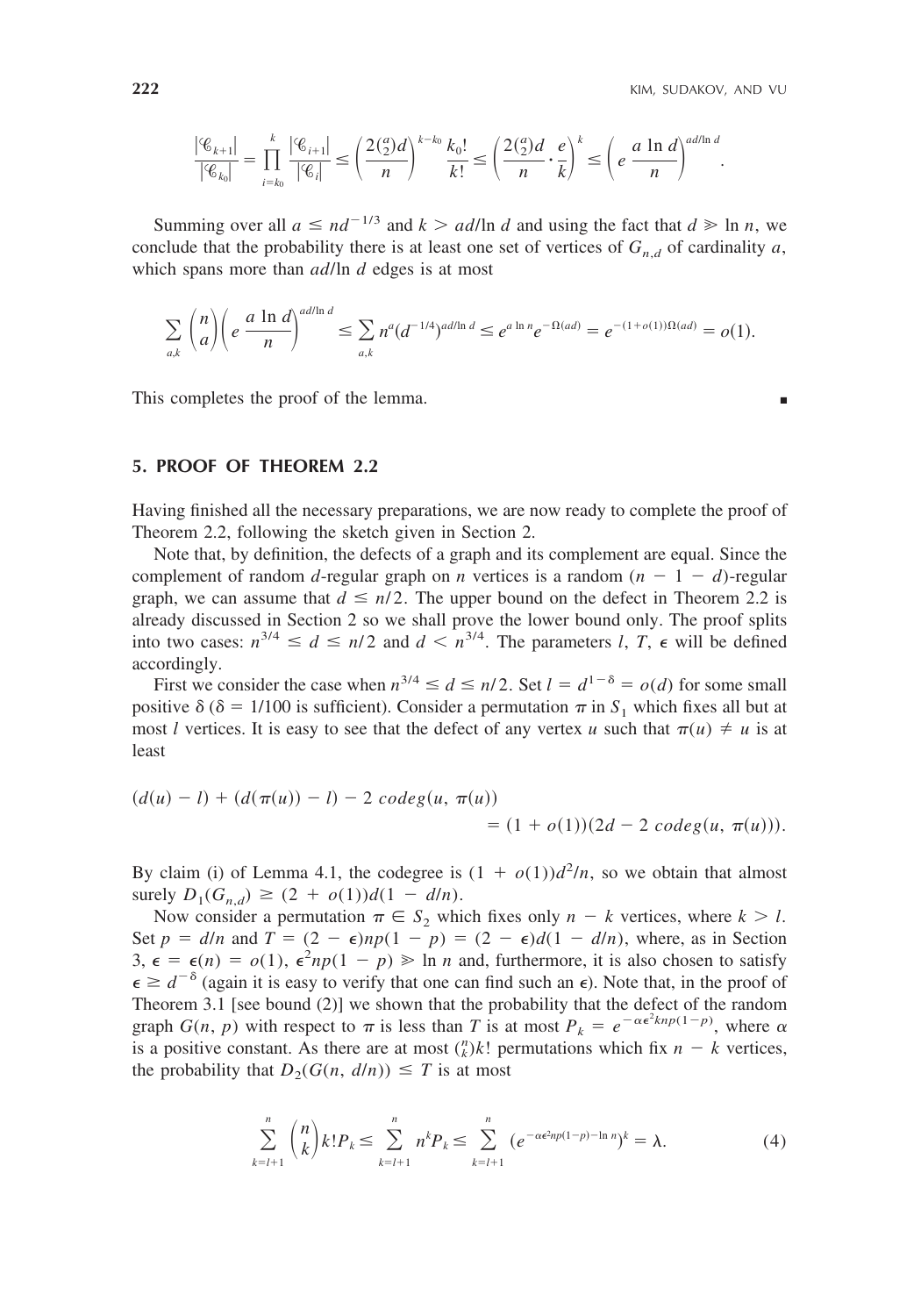Recall that  $\epsilon$  was chosen such that  $\epsilon^2 np(1 - p) \geq 1$  *n*; thus the last sum in the previous line is dominated by the first term, and we can conclude that for some positive constant  $\alpha$ ,  $\lambda \leq e^{-\alpha l \epsilon^2 np(1-p)}$ . On the other hand, by claim (iv) of Lemma 4.1, we have that for  $\delta = 1/100$ , the probability that  $G(n, d/n)$  is *d*-regular is at least  $e^{-nd^{1/2+\delta}} \ge \lambda$ (with room to spare), provided that  $p = d/n \le 1/2$ ,  $d \ge n^{3/4}$ ,  $l \ge d^{1-\delta}$ , and  $\epsilon \ge d^{-\delta}$ . This shows that the probability that  $D_2(G(n, d/n)) \leq T$  is  $o(1)$  and completes the proof of the first case when  $n/2 \ge d \ge n^{3/4}$ .

Next, we treat the case when  $\ln n \ll d \leq n^{3/4}$ . Set  $l = nd^{-1/3}$  and define sets of permutation  $S_1$  and  $S_2$  accordingly. Similarly as above we can argue that almost surely  $D_2(G_{n,d}) \ge (2 - o(1))d(1 - d/n)$  (the inequality  $e^{-nd^{1/2 + \delta}} \ge \lambda$  still holds for the new value of *l* ).

To handle  $S_1$ , assume that  $\pi$  is permutation which fixes all but at most  $l = nd^{-1/3}$ vertices and denote the set of vertices  $\{u \mid \pi(u) \neq u\}$  by *U*. The size of *U* is at most  $nd^{-1/3}$ , and by claim (iii) of Lemma 4.1 we have that almost surely this set spans at most  $d|U|$ In *d* edges in  $G_{n,d}$ . Therefore, all but at most  $o(1)$  fraction of the vertices of *U* have  $o(d)$  neighbors inside *U*. Since in a set of ordered pairs  $(u, \pi(u))$ ,  $u \in U$ , every vertex of *U* appears exactly twice, we conclude that almost surely there exist a vertex  $u \in U$ such that both *u* and  $\pi(u)$  have at most  $o(d)$  neighbors inside *U*. Since the set *V* $\vee$ *U* is fixed by  $\pi$ , then, by definition, it is easy to see that the defect of *u* with respect to  $\pi$  is at least

$$
\begin{aligned} (d(u) - d_U(u)) + (d(\pi(u)) - d_U(\pi(u))) - 2 \, codeg(u, \, \pi(u)) \\ &= (2 + o(1))d - 2 \, codeg(u, \, \pi(u)) = (2 + o(1))d. \end{aligned}
$$

Here we use the fact that a.s.  $codeg(u, \pi(u)) = o(d)$ , which follows from claims (i) and (ii) of Lemma 4.1. This implies that almost surely  $D_1(G_{n,d})$  is  $(2 - o(1))d$  and completes the proof of the theorem.

#### **6. CONCLUDING REMARKS**

- Our proof is an instance of the following method that might be useful for other problems. Let *f* be a graph function, whose value is either 0 or 1 [in our case  $f(G)$  = 1 if *G* is asymmetric and 0 otherwise]. Assume that we want to prove that for certain model of random graphs that *f* is almost surely 1. This is usually hard as it is difficult to apply sharp concentration results to a function with only two values. We can avoid this by introducing an auxiliary function *F* which agrees with *f* on the bad instances  $(F(G) = 0$  if  $f(G) = 0)$ , but takes values in a large interval otherwise (in our case *F* is the defect). Defining *F* properly, we have a better chance of showing that *F* is concentrated above 0, which yields the desired conclusion.
- Erdős and Rényi [5] proved that every graph *G* of order *n* with average degree *d* contains a pair of vertices  $u$ ,  $v$  such that the number of vertices of  $G$  joined precisely to one of *u*, *v* is at most  $2d(1 - d/(n - 1))$ . Let  $\pi$  be a transposition of *u* and *v*. Then we obtain that

$$
D(G) \le D_{\pi}(G) \le 2d\bigg(1 - \frac{d}{n-1}\bigg).
$$